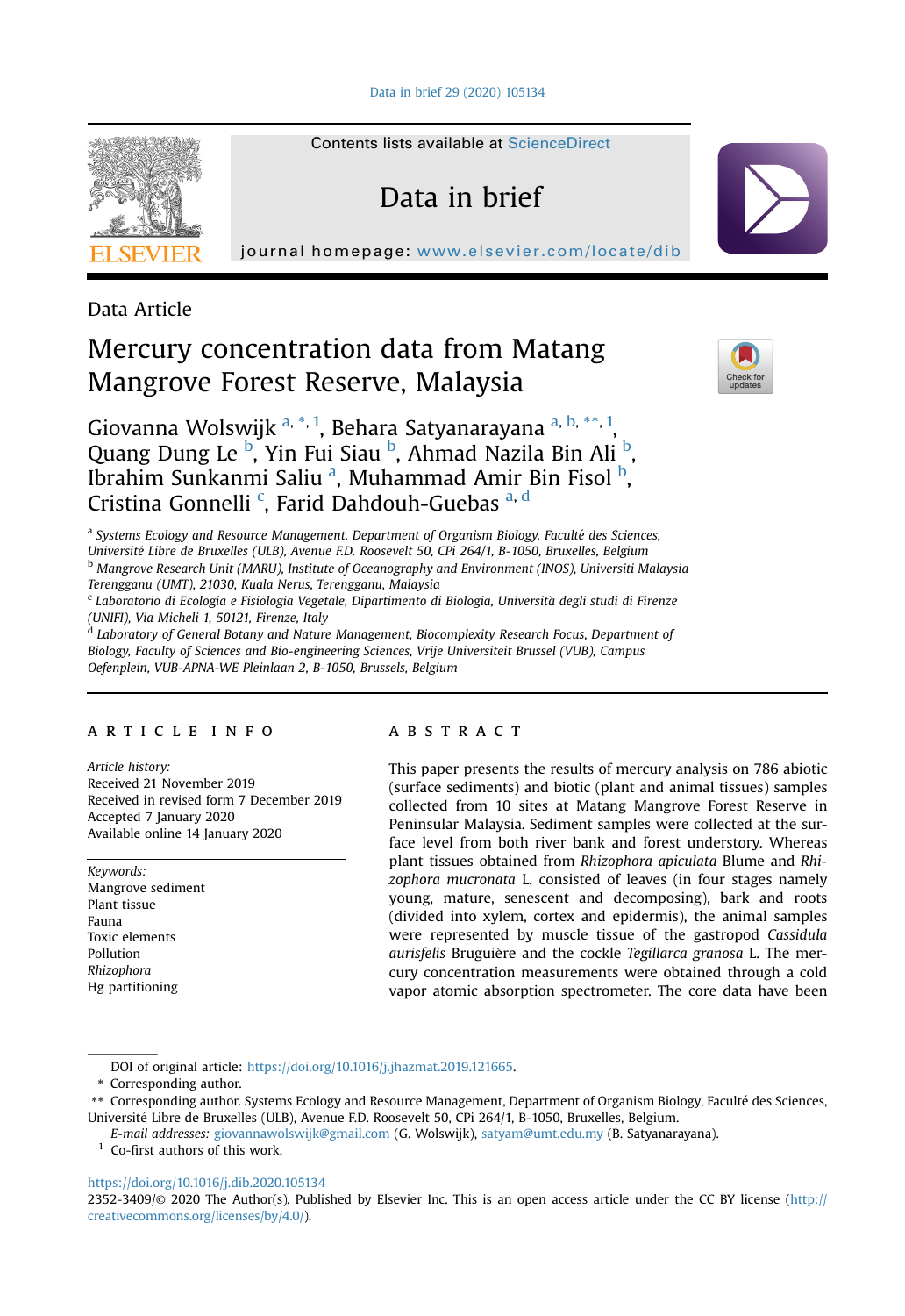analysed and interpreted in the paper "Distribution of mercury in sediments, plant and animal tissues in Matang Mangrove Forest Reserve, Malaysia" [1].

© 2020 The Author(s). Published by Elsevier Inc. This is an open access article under the CC BY license [\(http://creativecommons.](http://creativecommons.org/licenses/by/4.0/) [org/licenses/by/4.0/\)](http://creativecommons.org/licenses/by/4.0/).

#### Specifications Table

| Specific subject area<br>Pollution<br>Type of data<br>Table<br>How data were acquired<br>Cold vapor atomic absorption spectrometer (MA-3000 Nippon Instruments Corp., Japan)<br>Data format<br>Raw<br>Parameters for data collection<br>1. Surface sediment samples from river bank and understory<br>2. Plant tissue samples from Rhizophora apiculata and R. mucronata leaves (young,<br>mature, senescent and decomposing stages), bark and roots (xylem, cortex and<br>epidermis)<br>3. Animal muscle tissue samples from Cassidula aurisfelis and Tegillarca granosa<br>Both abiotic and biotic samples were collected during June-July 2018 from 10 sites<br>Description of data collection<br>within Kuala Sepetang administrative range of Matang Mangrove Forest Reserve. All<br>biotic samples were first washed with distilled Milli Q water (Millipore Corporation,<br>USA) and then freezedried ( $-40$ °C) (LABCONCO Freeze Dry System/Freezezone 4.5)<br>before grinding to fine powder with mortar and pestle. The sediment samples were<br>subjected to manual sieving with 60 um mesh size. Grounded samples were finally<br>analyzed for mercury concentration with the help of a cold vapor atomic absorption<br>spectrometer (MA-3000 Nippon Instruments Corp., Japan).<br>Data source location<br>Kuala Sepetang, Matang Mangrove Forest Reserve, Perak, Malaysia<br>Station 1: N04°50'36.6", E100°38'02.1"<br>Station 2: N04°50'19.2", E100°37'05.8"<br>Station 3: N04°50'24.7", E100°35'38.9"<br>Station 4: N04°51'09.4", E100°33'24.6"<br>Station 5: N04°49'15.1", E100°35'14.8"<br>Station 6: N04°49'32.2", E100°33'39.4"<br>Station 7: N04°48'56.4", E100°37'19.2"<br>Station 8: N04°47'25.3", E100°37'34.6"<br>Station 9: N04°47'59.9" E100°38'41.8" |
|----------------------------------------------------------------------------------------------------------------------------------------------------------------------------------------------------------------------------------------------------------------------------------------------------------------------------------------------------------------------------------------------------------------------------------------------------------------------------------------------------------------------------------------------------------------------------------------------------------------------------------------------------------------------------------------------------------------------------------------------------------------------------------------------------------------------------------------------------------------------------------------------------------------------------------------------------------------------------------------------------------------------------------------------------------------------------------------------------------------------------------------------------------------------------------------------------------------------------------------------------------------------------------------------------------------------------------------------------------------------------------------------------------------------------------------------------------------------------------------------------------------------------------------------------------------------------------------------------------------------------------------------------------------------------------------------------------------------------------------------------------------------------------|
|                                                                                                                                                                                                                                                                                                                                                                                                                                                                                                                                                                                                                                                                                                                                                                                                                                                                                                                                                                                                                                                                                                                                                                                                                                                                                                                                                                                                                                                                                                                                                                                                                                                                                                                                                                                  |
|                                                                                                                                                                                                                                                                                                                                                                                                                                                                                                                                                                                                                                                                                                                                                                                                                                                                                                                                                                                                                                                                                                                                                                                                                                                                                                                                                                                                                                                                                                                                                                                                                                                                                                                                                                                  |
|                                                                                                                                                                                                                                                                                                                                                                                                                                                                                                                                                                                                                                                                                                                                                                                                                                                                                                                                                                                                                                                                                                                                                                                                                                                                                                                                                                                                                                                                                                                                                                                                                                                                                                                                                                                  |
|                                                                                                                                                                                                                                                                                                                                                                                                                                                                                                                                                                                                                                                                                                                                                                                                                                                                                                                                                                                                                                                                                                                                                                                                                                                                                                                                                                                                                                                                                                                                                                                                                                                                                                                                                                                  |
|                                                                                                                                                                                                                                                                                                                                                                                                                                                                                                                                                                                                                                                                                                                                                                                                                                                                                                                                                                                                                                                                                                                                                                                                                                                                                                                                                                                                                                                                                                                                                                                                                                                                                                                                                                                  |
|                                                                                                                                                                                                                                                                                                                                                                                                                                                                                                                                                                                                                                                                                                                                                                                                                                                                                                                                                                                                                                                                                                                                                                                                                                                                                                                                                                                                                                                                                                                                                                                                                                                                                                                                                                                  |
|                                                                                                                                                                                                                                                                                                                                                                                                                                                                                                                                                                                                                                                                                                                                                                                                                                                                                                                                                                                                                                                                                                                                                                                                                                                                                                                                                                                                                                                                                                                                                                                                                                                                                                                                                                                  |
|                                                                                                                                                                                                                                                                                                                                                                                                                                                                                                                                                                                                                                                                                                                                                                                                                                                                                                                                                                                                                                                                                                                                                                                                                                                                                                                                                                                                                                                                                                                                                                                                                                                                                                                                                                                  |
|                                                                                                                                                                                                                                                                                                                                                                                                                                                                                                                                                                                                                                                                                                                                                                                                                                                                                                                                                                                                                                                                                                                                                                                                                                                                                                                                                                                                                                                                                                                                                                                                                                                                                                                                                                                  |
|                                                                                                                                                                                                                                                                                                                                                                                                                                                                                                                                                                                                                                                                                                                                                                                                                                                                                                                                                                                                                                                                                                                                                                                                                                                                                                                                                                                                                                                                                                                                                                                                                                                                                                                                                                                  |
|                                                                                                                                                                                                                                                                                                                                                                                                                                                                                                                                                                                                                                                                                                                                                                                                                                                                                                                                                                                                                                                                                                                                                                                                                                                                                                                                                                                                                                                                                                                                                                                                                                                                                                                                                                                  |
|                                                                                                                                                                                                                                                                                                                                                                                                                                                                                                                                                                                                                                                                                                                                                                                                                                                                                                                                                                                                                                                                                                                                                                                                                                                                                                                                                                                                                                                                                                                                                                                                                                                                                                                                                                                  |
|                                                                                                                                                                                                                                                                                                                                                                                                                                                                                                                                                                                                                                                                                                                                                                                                                                                                                                                                                                                                                                                                                                                                                                                                                                                                                                                                                                                                                                                                                                                                                                                                                                                                                                                                                                                  |
|                                                                                                                                                                                                                                                                                                                                                                                                                                                                                                                                                                                                                                                                                                                                                                                                                                                                                                                                                                                                                                                                                                                                                                                                                                                                                                                                                                                                                                                                                                                                                                                                                                                                                                                                                                                  |
|                                                                                                                                                                                                                                                                                                                                                                                                                                                                                                                                                                                                                                                                                                                                                                                                                                                                                                                                                                                                                                                                                                                                                                                                                                                                                                                                                                                                                                                                                                                                                                                                                                                                                                                                                                                  |
|                                                                                                                                                                                                                                                                                                                                                                                                                                                                                                                                                                                                                                                                                                                                                                                                                                                                                                                                                                                                                                                                                                                                                                                                                                                                                                                                                                                                                                                                                                                                                                                                                                                                                                                                                                                  |
|                                                                                                                                                                                                                                                                                                                                                                                                                                                                                                                                                                                                                                                                                                                                                                                                                                                                                                                                                                                                                                                                                                                                                                                                                                                                                                                                                                                                                                                                                                                                                                                                                                                                                                                                                                                  |
|                                                                                                                                                                                                                                                                                                                                                                                                                                                                                                                                                                                                                                                                                                                                                                                                                                                                                                                                                                                                                                                                                                                                                                                                                                                                                                                                                                                                                                                                                                                                                                                                                                                                                                                                                                                  |
|                                                                                                                                                                                                                                                                                                                                                                                                                                                                                                                                                                                                                                                                                                                                                                                                                                                                                                                                                                                                                                                                                                                                                                                                                                                                                                                                                                                                                                                                                                                                                                                                                                                                                                                                                                                  |
| Station 10: N04°45'46.7"E100°36'18.0"                                                                                                                                                                                                                                                                                                                                                                                                                                                                                                                                                                                                                                                                                                                                                                                                                                                                                                                                                                                                                                                                                                                                                                                                                                                                                                                                                                                                                                                                                                                                                                                                                                                                                                                                            |
| Cockle culture: N04°51'29.4", E100°34'43.6"                                                                                                                                                                                                                                                                                                                                                                                                                                                                                                                                                                                                                                                                                                                                                                                                                                                                                                                                                                                                                                                                                                                                                                                                                                                                                                                                                                                                                                                                                                                                                                                                                                                                                                                                      |
| Data accessibility<br>With the article                                                                                                                                                                                                                                                                                                                                                                                                                                                                                                                                                                                                                                                                                                                                                                                                                                                                                                                                                                                                                                                                                                                                                                                                                                                                                                                                                                                                                                                                                                                                                                                                                                                                                                                                           |
| Related research article<br>Giovanna Wolswijk, Behara Satyanarayana, Le Quang Dung, Yin Fui Siau, Ahmad Nazila                                                                                                                                                                                                                                                                                                                                                                                                                                                                                                                                                                                                                                                                                                                                                                                                                                                                                                                                                                                                                                                                                                                                                                                                                                                                                                                                                                                                                                                                                                                                                                                                                                                                   |
| Bin Ali, Ibrahim Sunkanmi Saliu, Muhammad Amir Bin Fisol, Cristina Gonnelli, Farid                                                                                                                                                                                                                                                                                                                                                                                                                                                                                                                                                                                                                                                                                                                                                                                                                                                                                                                                                                                                                                                                                                                                                                                                                                                                                                                                                                                                                                                                                                                                                                                                                                                                                               |
| Dahdouh-Guebas, 2019, Distribution of Mercury in sediments, plant and animal tissues                                                                                                                                                                                                                                                                                                                                                                                                                                                                                                                                                                                                                                                                                                                                                                                                                                                                                                                                                                                                                                                                                                                                                                                                                                                                                                                                                                                                                                                                                                                                                                                                                                                                                             |
| in Matang Mangrove Forest Reserve, Malaysia. Journal of Hazardous Materials, https://<br>doi.org/10.1016/j.jhazmat.2019.121665.                                                                                                                                                                                                                                                                                                                                                                                                                                                                                                                                                                                                                                                                                                                                                                                                                                                                                                                                                                                                                                                                                                                                                                                                                                                                                                                                                                                                                                                                                                                                                                                                                                                  |

#### Value of the Data

- The data represents, for the first time, an in-depth analysis of Hg pollution at Matang mangroves in Peninsular Malaysia. The large sample size ( $n = 786$ ) allows to get reliable information on the distribution of mercury in Rhizophora spp.
- The data is beneficial to a wider scientific community as few detailed investigations are available on the subject, making this study a benchmark for future research. In addition, the data enables the scientific and local management community to understand the levels of mercury pollution in one of the longest silviculturally managed mangrove forests in the world.
- At a local scale, the data can help to take necessary measures for controlling/monitoring the pollution (especially of industrial origin) by concerned authorities like National Hydrological Research Institute of Malaysia, Department of Irrigation and Drainage, Forestry Department, etc.
- The present data can be a strong baseline for future studies to define mercury pathways in the mangroves. In addition, the data can be compared with other toxic elements and offer appropriate safety guidelines for the environment as well as the public.
- The collection of 786 samples requires time (sample collection and preparation) and energy (manpower and analyses) that can be saved in the planning for future studies on mercury in Matang by other scientists.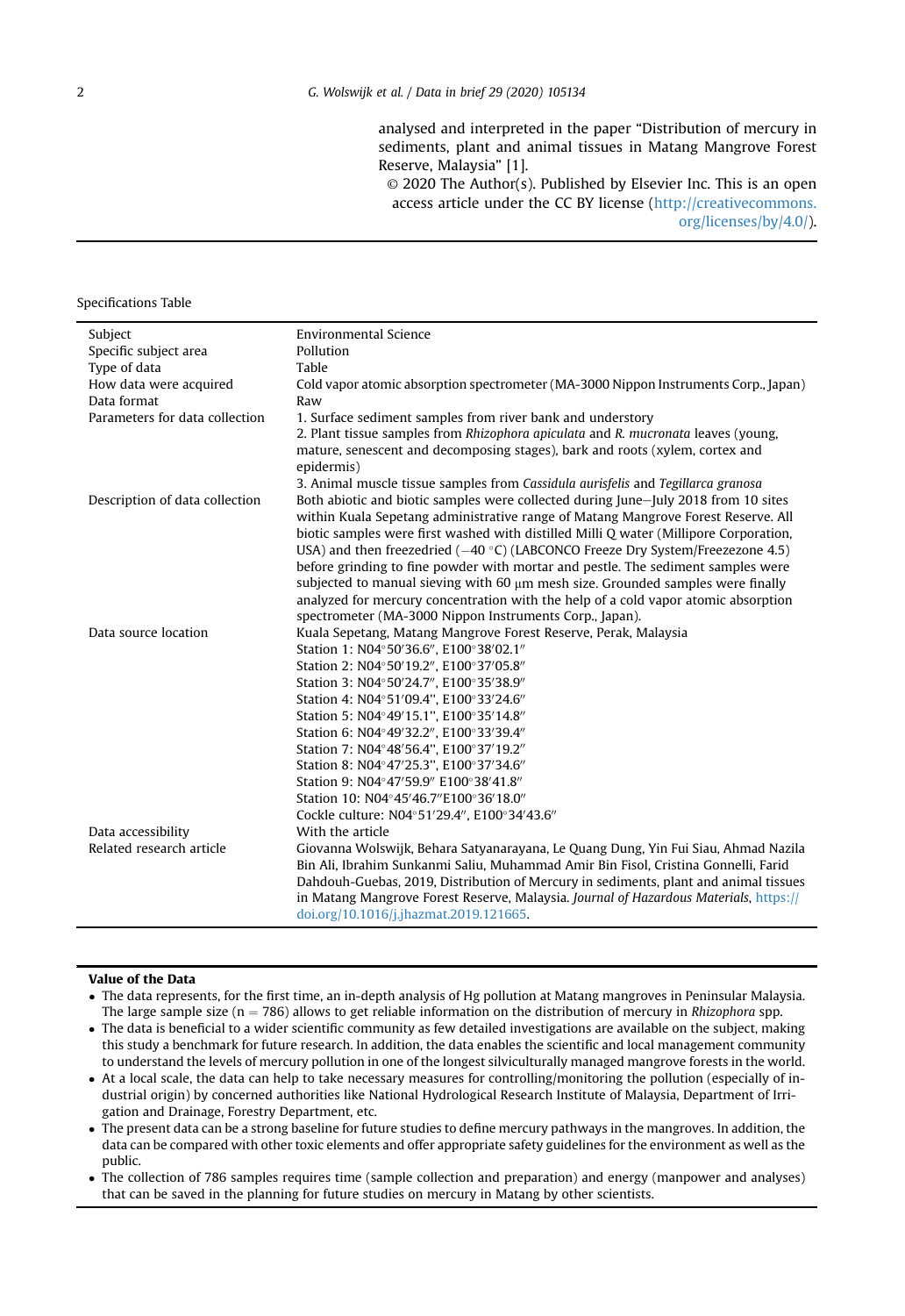## 1. Data description

The data reported in [Table 1](#page-3-0) consists of raw data on mercury concentrations ( $n = 786$ ) obtained from 10 sampling sites at Matang Mangrove Forest Reserve in Peninsular Malaysia, that were analyzed and discussed in the study by Wolswijk et al. [\[1](#page-6-0)]. The data are subdivided according to the sampling sites (St 1 to St 10). The Hg concentrations in plant tissues are from R. apiculata for all sampling sites except St 4 and St 6 (located seaward side) where R. mucronata was collected. The value of mercury concentration in sediments collected from the riverbank and inside the forest is the result of the analysis of 5 replicates each. For mangrove leaves we used 10 replicates for each of the four stages (young, mature, senescent and decomposing) considered, and for bark and root samples 6 replicates. For the xylem tissue, the measurements were repeated twice due to difficulty in obtaining a fine powder from the sample grinding. The gastropod - Cassidula aurisfelis samples were analysed in 6 replicates per station (found in St 1 to St 6). The measurement of Hg concentration of 10 samples of the mangrove cockle Tegillarca granosa, collected from a cockle culture farm in Sangga Besar River, are reported in [Table 2](#page-5-0). The data accuracy assessment through recovery of the certified reference materials (CRMs) is reported in [Table 3](#page-6-1).

#### 2. Experimental design, materials, and methods

At each sampling station, surface sediments (upper  $2-5$  cm) were collected (with a hand shovel) from both the riverbank (at the water edge) and the inside of the mangrove forest  $(10-15$ m) in 10 replicates, at a distance of  $3-5$  m following a linear geometry. For the plant tissues, leaves and roots were collected from Rhizophora apiculata in all stations except for St 4 and 6, where R. mucronata was abundant instead. Samples were taken from ten randomly chosen adult trees inside the forest. Leaf samples were collected in relation to the young, mature, senescent and decomposing stages. Ten replicates were taken per leaf stage per site. Young and mature leaves were hand-collected from the trees, while senescent and decomposing leaves were collected from the forest floor. Root and bark samples were collected (six replicates per station from six different trees) using a knife. Small roots near the sediment surface were targeted for the sampling. The specimens of mangrove gastropod - Cassidula aurisfelis were collected manually under the trees selected for plant tissues sampling (St 1 to 6). The edible and economically important mangrove cockles - Tegillarca granosa were collected from a cockle culture area in Sangga Besar river. All samples were placed in labeled polythene zip-lock covers and kept in an icebox before transferring to the laboratory for further preservation and analyses.

At the Institute of the Institute of Oceanography and Environment (INOS) laboratory (Universiti Malaysia Terengganu-UMT), sediment samples were put into 15 ml test tubes with a spatula. Samples other than sediments were carefully washed with tap water and then with distilled Milli-Q water (Millipore Corporation, USA) to remove the debris. After washing, 2–6 leaves were pooled together and wrapped in sterile aluminium foil (that was put in furnace at 260  $\degree$ C for 1 hour to avoid any Hg contamination). Roots were cut with a steel knife and three different tissues were separated per each root sample: epidermis, cortex and xylem. Samples were cut into small pieces and put in 15 ml test tubes.

For gastropods and cockles, the muscle tissue was gently extracted from the shell with aid of tweezers and separated from the visceral tissue. Three gastropods were pooled together in order to get enough material to perform the Hg analysis (for a total of six replicates per station). In the case of cockles two individuals were pooled to make one sample and ten replicates were made. Afterwards the samples were put in 15 ml tubes. For the handling of gastropods and cockles, ethical approval was obtained by the Ethical Biosecurity Committee of the INOS, UMT.

For the drying process all samples were kept in a deep freezer at  $-80$  °C for 48 hours and subsequently put in a freeze dryer (LABCONCO Freeze Dry System/Freezezone 4.5) with pressure lower than 0.133 mBar and temperature of  $-40$  °C for 48–72h. Sediments samples were grinded to fine powder with mortar and pestle, then sieved with 60  $\mu$ m mesh size, to get homogeneous samples and to separate the sediment particles from other materials  $(e.g.$  plant debris). Leaf, root and mollusc samples were grinded with mortar and pestle till a fine powder was obtained. For the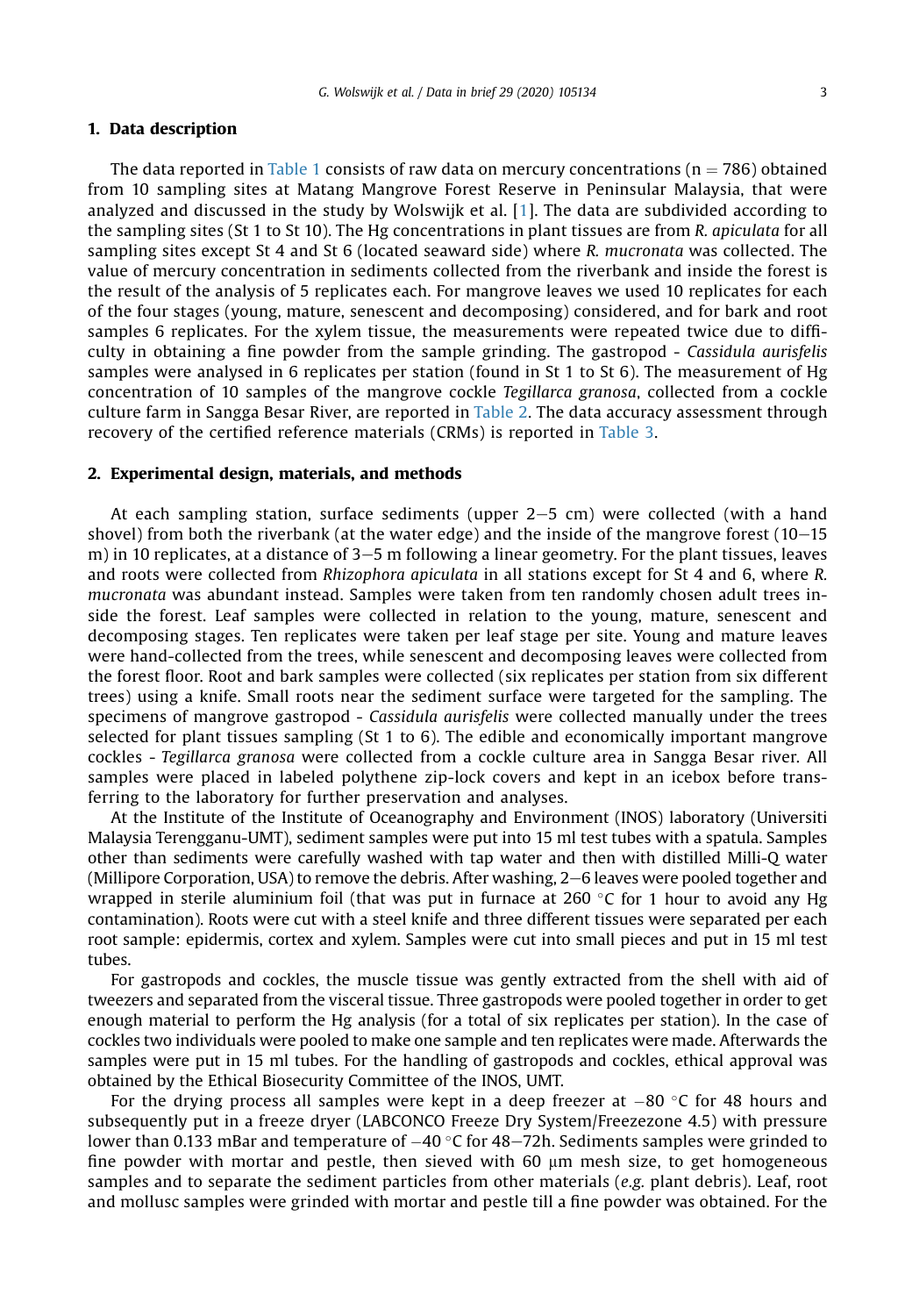### <span id="page-3-0"></span>Table 1

Station-wise raw data of mercury concentrations in Matang Mangrove Forest Reserve. All values reported are in µg Kg $^{-1}$ . SED IN: sediments from inside the forest (10–15 m from fringe), SED RB: sediments from the river bank, YL: young leaves, ML: mature leaves, SL: senescent leaves, DL: decomposing leaves, B: bark, RE: root epidermis, RC: root cortex, RX: root xylem, G: gastropods. Plant tissue data from St 4 and 6 are from Rhizophora mucronata, while others from R. apiculata.

| Station 1                                      |                                                |                                                                                              |                                                                                                  |                                                                                                  |                                                                                                 |                                                          |                                                    |                                                                      |                                                                                                                                             |                                                               |
|------------------------------------------------|------------------------------------------------|----------------------------------------------------------------------------------------------|--------------------------------------------------------------------------------------------------|--------------------------------------------------------------------------------------------------|-------------------------------------------------------------------------------------------------|----------------------------------------------------------|----------------------------------------------------|----------------------------------------------------------------------|---------------------------------------------------------------------------------------------------------------------------------------------|---------------------------------------------------------------|
| <b>SED IN</b>                                  | <b>SED RB</b>                                  | Y L                                                                                          | M L                                                                                              | SL                                                                                               | D L                                                                                             | B                                                        | R E                                                | R <sub>C</sub>                                                       | R X                                                                                                                                         | G                                                             |
| 42.628<br>42.082<br>65.605<br>44.829<br>41.658 | 44.822<br>44.444<br>45.035<br>41.623<br>44.23  | 4.467<br>10.525<br>1.137<br>5.482<br>9.766<br>0.426<br>3.41<br>2.024<br>4.476<br>1.35        | 18.323<br>8.391<br>15.827<br>14.79<br>15.134<br>15.745<br>10.778<br>10.558<br>6.102<br>12.354    | 36.898<br>26.436<br>38.939<br>32.599<br>33.671<br>27.197<br>30.112<br>27.408<br>34.795<br>27.355 | 29.871<br>38.146<br>35.288<br>38.232<br>39.864<br>33.88<br>31.132<br>37.615<br>41.447<br>38.324 | 0.591<br>0.34<br>0.739<br>$-0.248$<br>0.053<br>0.223     | 1.196<br>3.29<br>3.41<br>2.808<br>3.686<br>0.051   | $-1.489$<br>$-0.94$<br>$-1.459$<br>$-1.051$<br>$-0.66$<br>$-1.203$   | $-0.803$<br>$-1.06$<br>$-1.915$<br>$-1.384$<br>$-0.963$<br>$-1.233$<br>$-0.765$<br>$-1.104$<br>$-0.602$<br>$-0.974$<br>$-0.598$<br>$-1,272$ | 71.749<br>78.019<br>79.558<br>73.81<br>73.822<br>61.218       |
| Station 2                                      |                                                |                                                                                              |                                                                                                  |                                                                                                  |                                                                                                 |                                                          |                                                    |                                                                      |                                                                                                                                             |                                                               |
| <b>SED IN</b>                                  | <b>SED RB</b>                                  | Y L                                                                                          | M L                                                                                              | SL                                                                                               | D L                                                                                             | B                                                        | R E                                                | R <sub>C</sub>                                                       | R X                                                                                                                                         | G                                                             |
| 40.903<br>43.821<br>42.693<br>40.881<br>42.942 | 89.505<br>87.88<br>86.406<br>45.951<br>86.228  | 1.068<br>1.922<br>1.672<br>0.258<br>10.676<br>0.052<br>3.255<br>3.302<br>1.633<br>8.326      | 13.333<br>11.366<br>15.73<br>16.203<br>20.617<br>13.659<br>15.987<br>16.814<br>13.936<br>9.23    | 32.687<br>38.435<br>33.484<br>49.941<br>38.41<br>36.334<br>36.747<br>36.852<br>48.204<br>34.093  | 40.641<br>47.107<br>24.155<br>38.43<br>43.305<br>49.33<br>48.234<br>48.152<br>40.995<br>32.595  | 0.033<br>0.022<br>4.389<br>$-0.021$<br>2.469<br>$-0.346$ | 0.986<br>1.185<br>2.389<br>2.492<br>0.576<br>1.045 | $-0.779$<br>$-0.449$<br>$-0.379$<br>$-0.384$<br>$-0.508$<br>$-0.304$ | $-0.382$<br>$-0.793$<br>$-0.145$<br>$-0.37$<br>0.503<br>$-0.116$<br>$-0.573$<br>$-0.491$<br>$-0.549$<br>$-0.629$<br>0.05<br>$-0.217$        | 29.234<br>29.956<br>32.056<br>40.046<br>38.578<br>34.749      |
| Station 3                                      |                                                |                                                                                              |                                                                                                  |                                                                                                  |                                                                                                 |                                                          |                                                    |                                                                      |                                                                                                                                             |                                                               |
| <b>SED IN</b>                                  | <b>SED RB</b>                                  | Y L                                                                                          | M L                                                                                              | SL.                                                                                              | D L                                                                                             | B                                                        | R E                                                | R <sub>C</sub>                                                       | R X                                                                                                                                         | G                                                             |
| 47.861<br>44.646<br>42.673<br>40.099<br>46.343 | 56.465<br>42.661<br>46.981<br>74.142<br>44.081 | 4.824<br>20.407<br>12.049<br>14.459<br>4.868<br>16.046<br>19.176<br>8.077<br>25.286<br>8.865 | 31.949<br>21.17<br>28.872<br>16.126<br>20.628<br>18.603<br>29.917<br>30.685<br>21.721<br>21.882  | 30.808<br>33.554<br>30.213<br>29.656<br>28.723<br>33.635<br>29.708<br>29.305<br>40.806<br>26.777 | 31.302<br>29.869<br>43.88<br>33.004<br>37.881<br>44.322<br>41.138<br>37.617<br>37.032<br>39.632 | 2.665<br>4.091<br>2.18<br>0.11<br>1.097<br>1.214         | 2.128<br>8.16<br>7.473<br>5.657<br>5.835<br>2.308  | $-0.19$<br>1.453<br>0.15<br>1.105<br>$-0.237$<br>0.294               | $-0.33$<br>$-0.136$<br>0.169<br>0.108<br>$-0.413$<br>$-0.074$<br>0.256<br>$-0.026$<br>$-0.202$<br>$-0.438$<br>$-0.151$<br>$-0.349$          | 92.709<br>111.68<br>167.736<br>152.453<br>110.125<br>137.761  |
| Station 4                                      |                                                |                                                                                              |                                                                                                  |                                                                                                  |                                                                                                 |                                                          |                                                    |                                                                      |                                                                                                                                             |                                                               |
| <b>SED IN</b>                                  | <b>SED RB</b>                                  | Y L                                                                                          | M L                                                                                              | SL                                                                                               | D L                                                                                             | B                                                        | R E                                                | R <sub>C</sub>                                                       | R X                                                                                                                                         | G                                                             |
| 40.653<br>44.942<br>34.338<br>42.017<br>37.464 | 32.564<br>37.352<br>35.603<br>33.556<br>30.801 | 1.295<br>1.518<br>0.045<br>1.614<br>1.26<br>0.427<br>7.252<br>1.206<br>1.36<br>$-0.243$      | 26.058<br>29.842<br>11.846<br>29.737<br>28.915<br>22.412<br>20.834<br>23.323<br>27.433<br>22.003 | 34.645<br>21.698<br>29.708<br>29.524<br>32.59<br>27.647<br>46.91<br>33.544<br>24.877<br>35.698   | 28.626<br>41.636<br>36.499<br>28.858<br>37.018<br>41.414<br>37.354<br>36.842<br>30.279<br>31.95 | 3.307<br>1.128<br>2.276<br>1.353<br>2.145<br>0.606       | 2.599<br>3.82<br>2.568<br>3.2<br>2.85<br>1.09      | 0.323<br>2.039<br>1.801<br>$-0.183$<br>0.151                         | $-0.099$<br>$-0.055$<br>0.291<br>0.1<br>$-0.159$<br>$-0.052$<br>$-0.262$<br>$-0.251$<br>0.754<br>0.833<br>$-0.162$<br>$-0.449$              | 132.42<br>135.116<br>130.605<br>123.409<br>117.218<br>111.508 |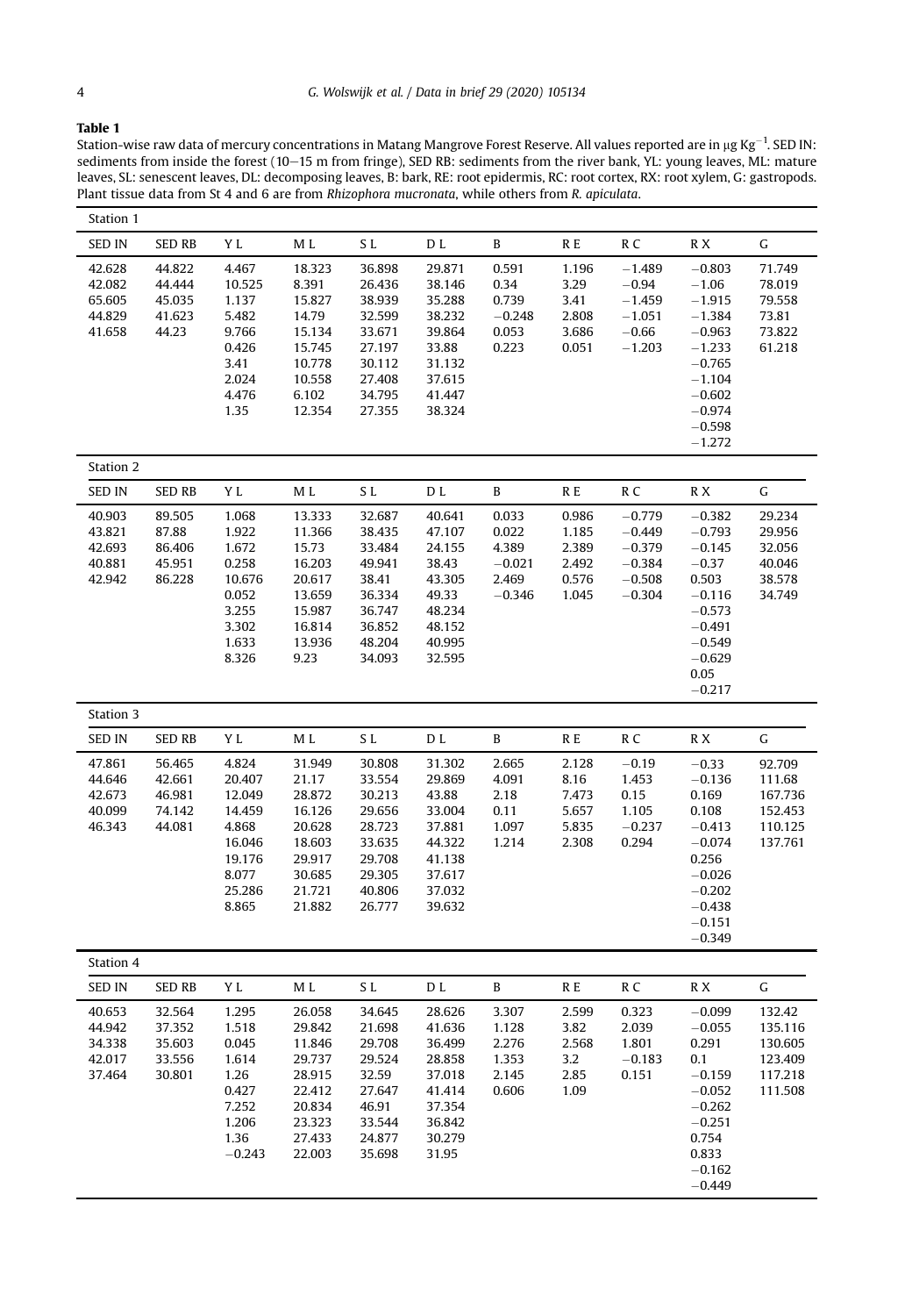| Station 5                                      |                                                |                                                                                                    |                                                                                                  |                                                                                                 |                                                                                                  |                                                        |                                                    |                                                                      |                                                                                                                                              |                                                                          |
|------------------------------------------------|------------------------------------------------|----------------------------------------------------------------------------------------------------|--------------------------------------------------------------------------------------------------|-------------------------------------------------------------------------------------------------|--------------------------------------------------------------------------------------------------|--------------------------------------------------------|----------------------------------------------------|----------------------------------------------------------------------|----------------------------------------------------------------------------------------------------------------------------------------------|--------------------------------------------------------------------------|
| <b>SED IN</b>                                  | <b>SED RB</b>                                  | ΥL                                                                                                 | M L                                                                                              | S L                                                                                             | D L                                                                                              | B                                                      | R E                                                | R <sub>C</sub>                                                       | R X                                                                                                                                          | G                                                                        |
| 38.532<br>39.762<br>44.659<br>37.219<br>33.571 | 40.057<br>39.259<br>35.447<br>36.221<br>42.223 | 2.918<br>13.927<br>0.252<br>7.863<br>2.785<br>1.063<br>2.374<br>0.335<br>1.514<br>3.938            | 26.581<br>37.686<br>24.685<br>25.426<br>28.124<br>33.307<br>26.246<br>42.837<br>23.921<br>34.594 | 29.12<br>29.806<br>32.569<br>33.308<br>32.243<br>33.356<br>32.609<br>35.145<br>39.373<br>35.986 | 26.996<br>28.616<br>30.867<br>30.264<br>33.849<br>37.279<br>32.383<br>32.504<br>30.607<br>30.284 | 0.42<br>1.684<br>0.793<br>0.462<br>5.009<br>8.279      | 1.331<br>4.114<br>2.898<br>1.943<br>3.529<br>2.577 | 0.022<br>0.228<br>1.056<br>$-0.056$<br>0.622<br>1.134                | $-0.345$<br>$-0.508$<br>$-0.317$<br>$-0.127$<br>$-0.075$<br>0.143<br>$-0.069$<br>$-0.327$<br>$-0.095$<br>$-0.179$<br>$-0.171$<br>$-0.145$    | 134.8<br>125.205<br>121.025<br>137.778<br>118.955<br>104.009             |
| Station 6                                      |                                                |                                                                                                    |                                                                                                  |                                                                                                 |                                                                                                  |                                                        |                                                    |                                                                      |                                                                                                                                              |                                                                          |
| <b>SED IN</b>                                  | <b>SED RB</b>                                  | Y L                                                                                                | M L                                                                                              | S L                                                                                             | D L                                                                                              | B                                                      | R E                                                | R C                                                                  | R X                                                                                                                                          | G                                                                        |
| 37.585<br>40.816<br>42.573<br>34.687<br>34.936 | 35.168<br>36.771<br>36.991<br>34.889<br>36.834 | 5.207<br>4.275<br>3.998<br>4.105<br>2.706<br>2.315<br>1.741<br>4.194<br>3.601<br>4.385             | 18.363<br>31.057<br>18.671<br>15.987<br>12.754<br>22.678<br>17.67<br>10.49<br>19.012<br>17.743   | 31.914<br>33.038<br>34.218<br>30.529<br>28.549<br>32.38<br>39.065<br>32.528<br>31.187<br>34.89  | 35.05<br>37.245<br>37.139<br>35.451<br>35.459<br>25.737<br>33.591<br>32.932<br>39.434<br>34.962  | 4.759<br>1.286<br>0.602<br>4.467<br>2.869<br>0.395     | 2.574<br>2.597<br>1.388<br>1.371<br>2.289<br>3.251 | $-0.383$<br>0.397<br>0.514<br>2.119<br>0.782<br>0.356                | $-0.432$<br>$-0.289$<br>$-0.278$<br>$-0.332$<br>0.421<br>0.133<br>$-0.08$<br>$-0.279$<br>$-0.146$<br>$-0.048$<br>$-0.391$<br>$-0.462$        | 113.123<br>116.73<br>140.402<br>107.305<br>113.863<br>109.587<br>108.821 |
| Station 7                                      |                                                |                                                                                                    |                                                                                                  |                                                                                                 |                                                                                                  |                                                        |                                                    |                                                                      |                                                                                                                                              |                                                                          |
| <b>SED IN</b>                                  | <b>SED RB</b>                                  | Y L                                                                                                | M L                                                                                              | S L                                                                                             | D L                                                                                              | B                                                      | R E                                                | R C                                                                  | R X                                                                                                                                          |                                                                          |
| 56.374<br>58.7<br>56.373<br>53.822<br>54.824   | 63.69<br>47.589<br>77,462<br>50.594<br>48.632  | 0.235<br>0.136<br>$-0.145$<br>0.097<br>$-0.068$<br>0.123<br>0.056<br>$-0.247$<br>$-0.291$<br>0.367 | 5.166<br>12.446<br>20.864<br>23.369<br>12.36<br>23.54<br>16.185<br>9.109<br>7.699<br>13.563      | 32.202<br>51.04<br>44.751<br>39.552<br>45.446<br>53.526<br>36.433<br>38.989<br>49.666<br>34.337 | 26.633<br>47.988<br>19.213<br>41.734<br>31.898<br>34.898<br>37.452<br>39.819<br>42.398<br>30.71  | $-0.199$<br>1.23<br>0.404<br>0.048<br>0.37<br>$-0.061$ | 1.027<br>1.163<br>2.996<br>3.079<br>2.581<br>2.24  | $-0.264$<br>$-0.582$<br>$-0.483$<br>$-0.186$<br>$-0.534$<br>$-0.292$ | $-0.248$<br>$-0.269$<br>$-0.448$<br>$-0.573$<br>$-0.415$<br>$-0.523$<br>$-0.138$<br>$-0.398$<br>$-0.526$<br>$-0.513$<br>$-0.307$<br>$-0.573$ |                                                                          |
| Station 8                                      |                                                |                                                                                                    |                                                                                                  |                                                                                                 |                                                                                                  |                                                        |                                                    |                                                                      |                                                                                                                                              |                                                                          |
| <b>SED IN</b>                                  | <b>SED RB</b>                                  | Y L                                                                                                | M L                                                                                              | S <sub>L</sub>                                                                                  | D L                                                                                              | B                                                      | R E                                                | R <sub>C</sub>                                                       | R X                                                                                                                                          |                                                                          |
| 50.126<br>43.415<br>50.673<br>48.037<br>48.101 | 48.238<br>41.013<br>41.702<br>44.078<br>48.775 | 2.259<br>0.84<br>0.796<br>0.772<br>1.548<br>4.049<br>0.632<br>0.391<br>0.743<br>0.655              | 11.07<br>16.161<br>17.94<br>14.317<br>14.847<br>5.771<br>14.763<br>13.634<br>7.351<br>12.796     | 34.963<br>34.704<br>31.44<br>30.833<br>37.002<br>29.501<br>23.503<br>37.898<br>23.349<br>34.852 | 37.181<br>37.638<br>28.07<br>23.539<br>37.134<br>45.792<br>36.811<br>35.386<br>42.164<br>33.908  | 0.866<br>1.97<br>0.604<br>1.445<br>1.535<br>1.507      | 3.903<br>3.92<br>5.876<br>5.291<br>8.708<br>1.933  | $-0.136$<br>0.171<br>0.507<br>1.488<br>0.429<br>$-0.224$             | $-0.473$<br>$-0.723$<br>$-0.19$<br>0.169<br>0.011<br>$-0.043$<br>0.227<br>0.356<br>0.123<br>$-0.061$<br>$-0.265$<br>$-0.242$                 |                                                                          |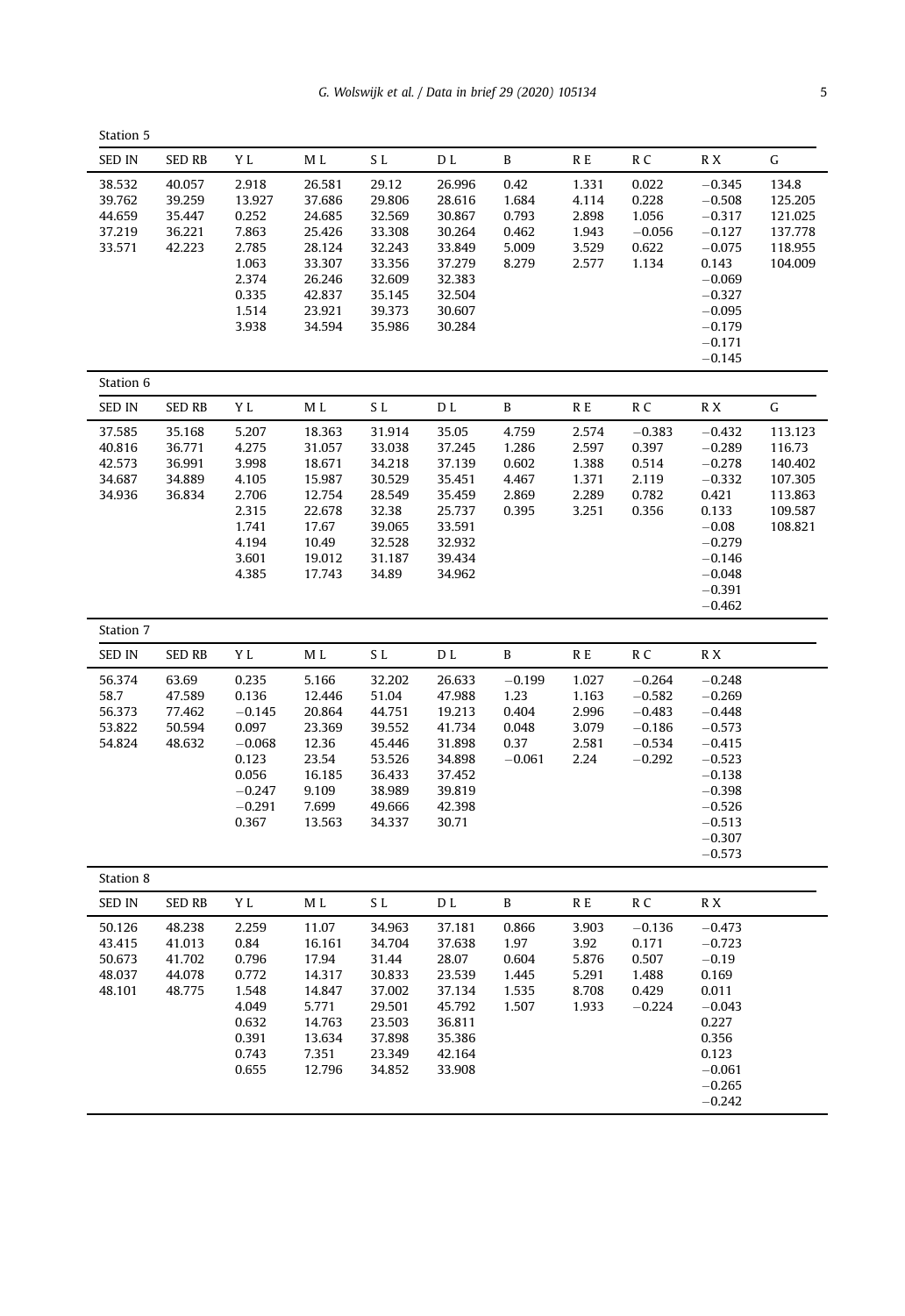Station 9

| <b>SED IN</b>                                  | SED RB                                         | Y L                                                                                                  | M L                                                                                            | S L                                                                                            | D L                                                                                              | B                                                  | R E                                                | R C                                                                | R X                                                                                                                                         |
|------------------------------------------------|------------------------------------------------|------------------------------------------------------------------------------------------------------|------------------------------------------------------------------------------------------------|------------------------------------------------------------------------------------------------|--------------------------------------------------------------------------------------------------|----------------------------------------------------|----------------------------------------------------|--------------------------------------------------------------------|---------------------------------------------------------------------------------------------------------------------------------------------|
| 71.165<br>68.157<br>58.737<br>71.934<br>66.949 | 64.784<br>59.296<br>48.058<br>56.894<br>67.209 | $-0.174$<br>$-0.165$<br>$-0.547$<br>$-0.544$<br>0.531<br>0.275<br>0.11<br>1.303<br>$-0.327$<br>0.023 | 21.396<br>12.983<br>13.697<br>21.215<br>14.851<br>17.5<br>23.122<br>25.673<br>11.116<br>19.113 | 27.32<br>32.734<br>35.701<br>28.68<br>30.713<br>34.67<br>28.09<br>31.174<br>36.794<br>27.952   | 48.585<br>19.73<br>33.731<br>34.918<br>41.228<br>36.439<br>35.178<br>38<br>32.839<br>31.446      | 2.493<br>0.48<br>0.843<br>0.323<br>0.029<br>0.657  | 3.747<br>4.436<br>7.813<br>5.537<br>5.9<br>3.502   | $-0.188$<br>0.386<br>$-0.545$<br>$-0.195$<br>$-0.432$<br>$-0.289$  | $-0.478$<br>$-0.337$<br>$-0.213$<br>$-0.32$<br>$-0.606$<br>$-0.601$<br>$-0.29$<br>$-0.371$<br>$-0.374$<br>$-0.472$<br>$-0.352$<br>$-0.401$  |
| Station 10                                     |                                                |                                                                                                      |                                                                                                |                                                                                                |                                                                                                  |                                                    |                                                    |                                                                    |                                                                                                                                             |
| <b>SED IN</b>                                  | SED RB                                         | Y L                                                                                                  | M L                                                                                            | S L                                                                                            | D L                                                                                              | B                                                  | R E                                                | R C                                                                | R X                                                                                                                                         |
| 56.485<br>81.203<br>76.61<br>82.962<br>79.519  | 45.495<br>43.121<br>84.061<br>73.026<br>40.92  | 0.633<br>0.078<br>$-0.099$<br>0.45<br>1.174<br>0.487<br>0.329<br>$-0.055$<br>0.485<br>1.336          | 16.077<br>29.665<br>36.64<br>27.571<br>23.599<br>11.619<br>13.381<br>20.568<br>22.94<br>28.614 | 39.552<br>34.291<br>32.969<br>35.381<br>33.94<br>35.554<br>37.046<br>34.96<br>27.035<br>27.529 | 44.158<br>31.068<br>48.354<br>31.907<br>34.561<br>37.925<br>41.622<br>41.686<br>33.962<br>32.838 | 0.464<br>0.358<br>2.945<br>0.309<br>0.178<br>1.077 | 2.165<br>2.898<br>1.426<br>1.814<br>2.928<br>2.582 | $-0.506$<br>$-0.407$<br>$-0.304$<br>$-0.407$<br>$-0.36$<br>$-0.36$ | $-0.474$<br>$-0.376$<br>$-0.32$<br>$-0.498$<br>$-0.579$<br>$-0.586$<br>$-0.463$<br>$-0.387$<br>$-0.462$<br>$-0.653$<br>$-0.493$<br>$-0.345$ |

#### <span id="page-5-0"></span>Table 2

Mercury concentration in mangrove cockles - Tegillarca granosa L. collected from Matang Mangrove Forest Reserve (raw data from 10 replicates)  $(S = sample)$ .

| - S1   |  | S4 | S5 | S6                                              | 57 | S8 | S9     | S10    |
|--------|--|----|----|-------------------------------------------------|----|----|--------|--------|
| 33.636 |  |    |    | 29.333 25.37 32.282 21.971 25.249 31.333 29.046 |    |    | 26.267 | 21.477 |

xylem samples, it was not possible to get a homogeneous result, so two Hg measurements per sample were taken to validate the data ([Table 1](#page-3-0)). Total Hg concentration was measured with a direct mercury analyser (MA-3000, Nippon Instruments Corporation) with detection limit of 0.02 ng of total Hg. Measurements were done at wavelength of 253.7 nm. Prior to analysis, a calibration curve was made with seven Hg standards (STD) with Hg content from 0 to 100 ng (namely 0, 5, 10, 15, 20, 50 and 100 ng). Linear regression was done with the function "lm" in R software, multiple  $R^2$  was equal to 0.9961 and the p-value was 3.145  $\times$  10<sup>-7</sup>.

For the accuracy assessment of the measurements, a STD solution of 0.1 ppb covered with additive B (Nippon Instrument Corporation) and certified reference materials (CRM) were run before and after the samples. For plant tissues and mollusks, the CRM NIST-SRM2976 (freeze-dried mussel tissue) with a concentration of 61.0 ( $\pm$ 3.6) µg Kg<sup>-1</sup> was chosen, whereas for sediments the CRM NIST-SRM2702 (marine sediments) with a concentration of 447.4 ( $\pm$ 6.9) µg Kg<sup>-1</sup> was used.